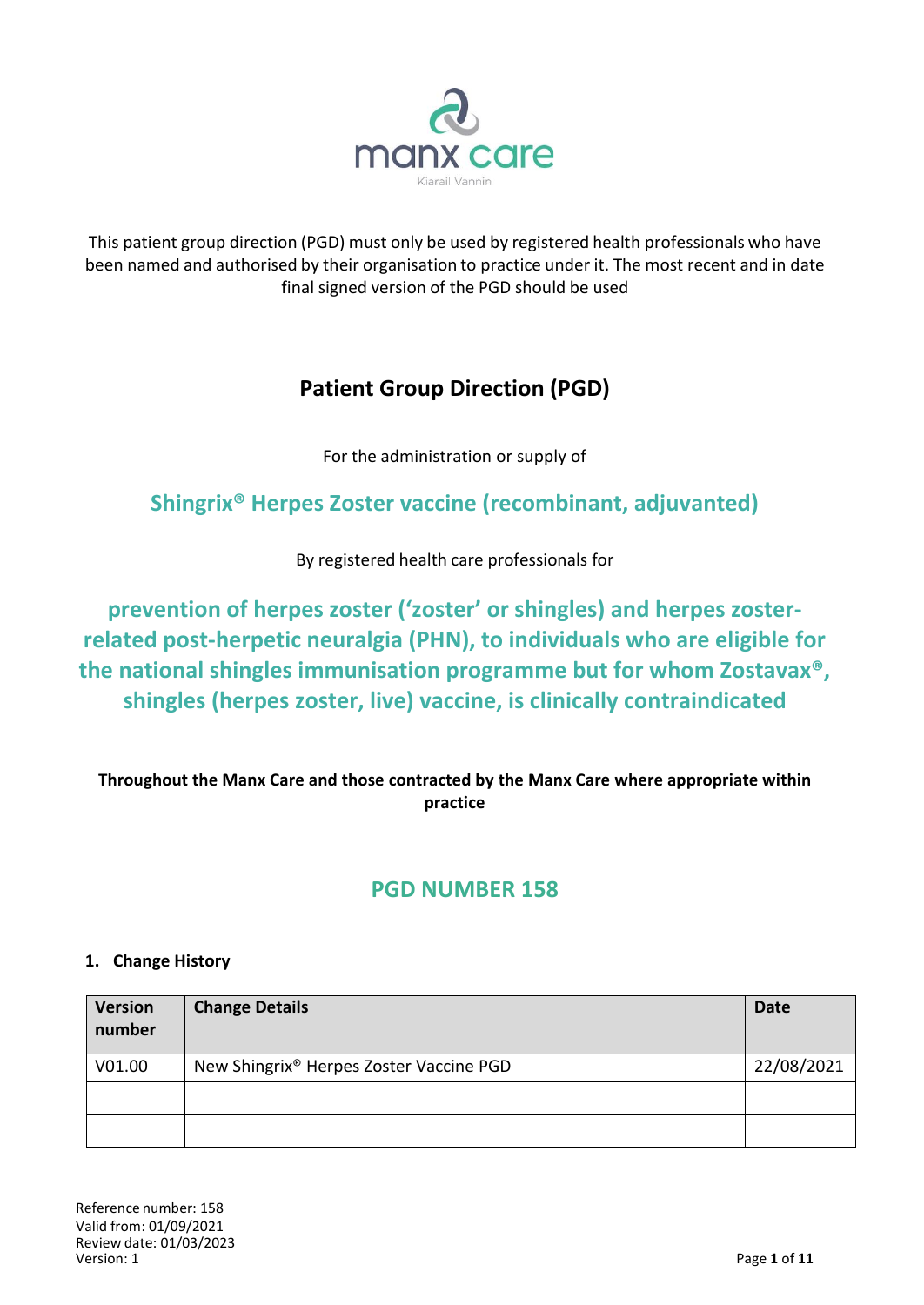#### **2. Medicines practice guideline 2:** *Patient group directions*

Refer to the relevant sections of NICE medicines practice guideline 2: *Patient group directions* as stated in the blank template notes. For further information about PGD signatories, see the NHS and Manx Care PGD website FAQs

#### **3. PGD development**

Refer to the NICE PGD competency framework for people developing PGDs

| <b>Job Title &amp; organisation</b> | <b>Name</b> | <b>Signature</b> | Date |
|-------------------------------------|-------------|------------------|------|
| Author of the PGD                   |             |                  |      |
| Member of the PGD<br>working group  |             |                  |      |

#### **4. PGD authorisation**

Refer to the NICE PGD competency framework for people authorising PGDs

| <b>Job Title</b>                                             | <b>Name</b> | Signature | <b>Date</b> |
|--------------------------------------------------------------|-------------|-----------|-------------|
| <b>Medical Director</b>                                      |             |           |             |
| Chief Pharmacist/<br><b>Pharmaceutical Adviser</b>           |             |           |             |
| Senior Paramedic                                             |             |           |             |
| Director of Nursing                                          |             |           |             |
| <b>GP Adviser</b>                                            |             |           |             |
| Senior Microbiologist<br>(if PGD contains<br>antimicrobials) |             |           |             |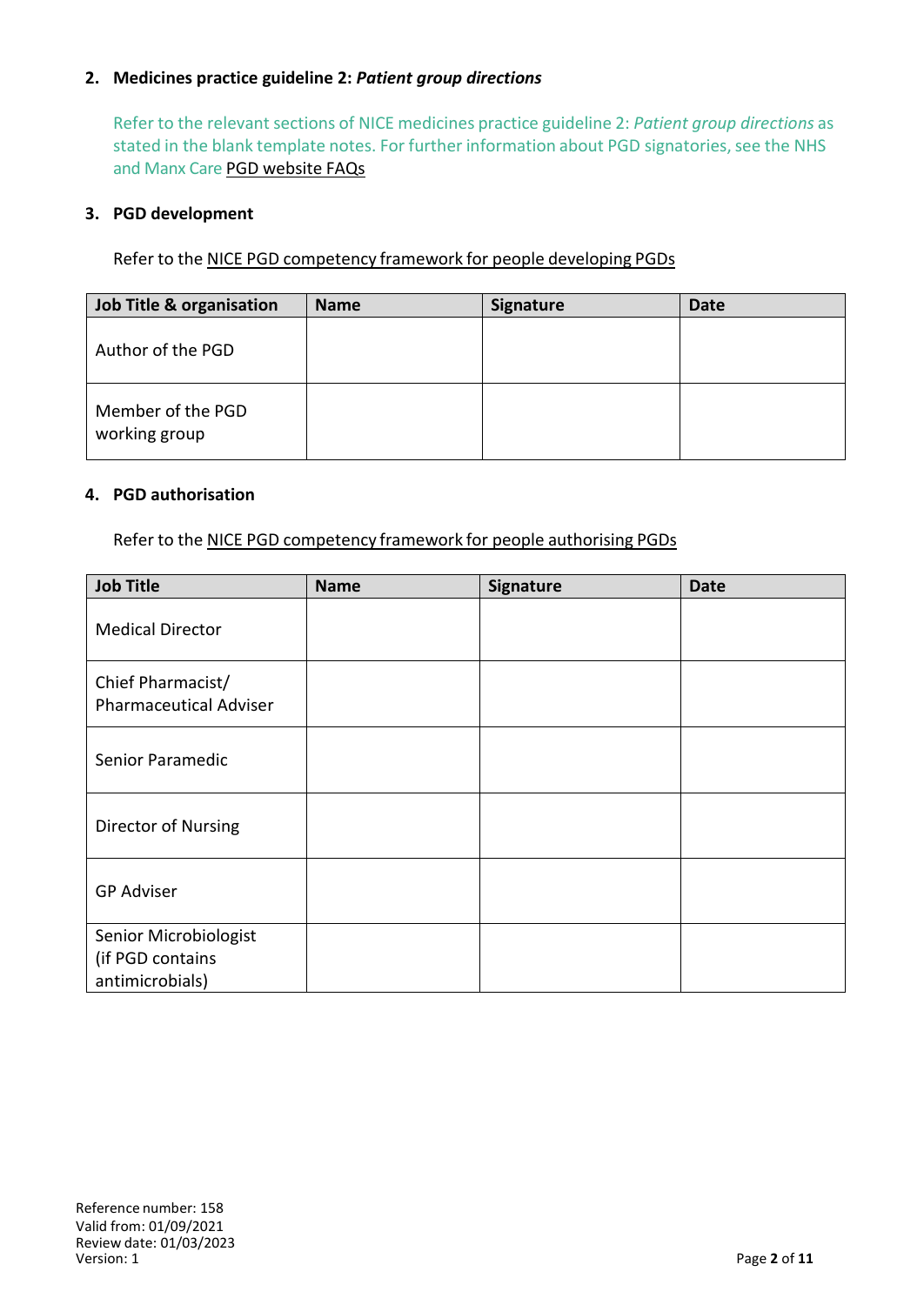#### **5. PGD adoption by the provider**

Refer to the NICE PGD competency framework for people authorising PGDs

| Job title and<br>organisation | <b>Signature</b> | <b>Date</b> | Applicable or not<br>applicable to area |
|-------------------------------|------------------|-------------|-----------------------------------------|
|                               |                  |             |                                         |

#### **6. Training and competency of registered healthcare professionals, employed or contracted by the Manx Care, GP practice or Hospice**

Refer to the NICE PGD competency framework for health professionals using PGDs

|                                                        | Requirements of registered Healthcare professionals working<br>under the PGD                                                                                                                                                                                                                                                                                                                                                                                                                                                                                                                                                                                                                                                                                              |
|--------------------------------------------------------|---------------------------------------------------------------------------------------------------------------------------------------------------------------------------------------------------------------------------------------------------------------------------------------------------------------------------------------------------------------------------------------------------------------------------------------------------------------------------------------------------------------------------------------------------------------------------------------------------------------------------------------------------------------------------------------------------------------------------------------------------------------------------|
| <b>Qualifications and</b><br>professional registration | Registered healthcare professionals, working within or contracted<br>by the Manx Care, GP practice or Hospice who are permitted staff<br>groups outlined within the current PGD policy                                                                                                                                                                                                                                                                                                                                                                                                                                                                                                                                                                                    |
|                                                        | Additionally practitioners:<br>must be familiar with the vaccine product and alert to changes<br>in the Summary of Product Characteristics (SPC), Immunisation<br>Against Infectious Disease ('The Green Book'), and national and<br>local immunisation programmes<br>must have undertaken training appropriate to this PGD as<br>required by local policy and in line with the National Minimum<br><b>Standards and Core Curriculum for Immunisation Training</b><br>must be competent to undertake immunisation and to discuss<br>issues related to immunisation<br>must be competent in the handling and storage of vaccines, and<br>$\bullet$<br>management of the 'cold chain'<br>must be competent in the recognition and management of<br>$\bullet$<br>anaphylaxis |
|                                                        | Practitioners must ensure they are up to date with relevant issues<br>and clinical skills relating to immunisation and management of<br>anaphylaxis, with evidence of appropriate Continued Professional<br>Development (CPD).                                                                                                                                                                                                                                                                                                                                                                                                                                                                                                                                            |
| <b>Initial training</b>                                | Knowledge of current guidelines and the administration of the<br>$\bullet$<br>drug specified in this PGD/BNF and of the inclusion and<br>exclusion criteria<br>Training which enables the practitioner to make a clinical<br>assessment to establish the need for the medication covered by<br>this PGD<br>Local training in the use of PGD's                                                                                                                                                                                                                                                                                                                                                                                                                             |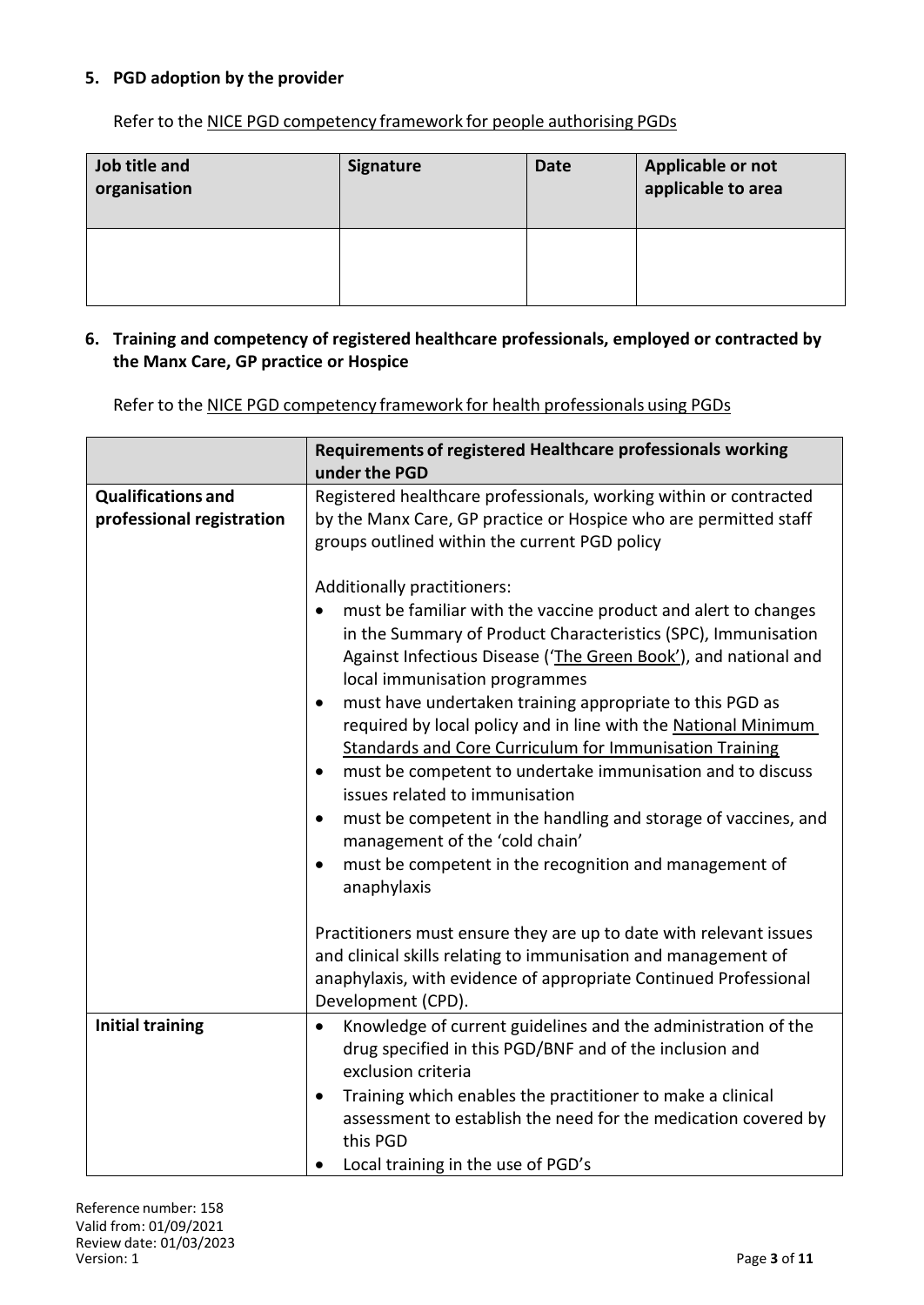| Competency<br>assessment           | Staff will be assessed on their knowledge of drugs and clinical<br>assessment as part the competency framework for registered<br>health professionals using PGD's                                                                                                                                                          |
|------------------------------------|----------------------------------------------------------------------------------------------------------------------------------------------------------------------------------------------------------------------------------------------------------------------------------------------------------------------------|
| Ongoing training and<br>competency | The registered health care professionals should make sure they are<br>aware of any changes to the recommendations for this medication;<br>it is the responsibility of the registered health care professionals to<br>keep up to date with continuing professional development. PGD<br>updates will be held every two years |

### **7. Clinical Conditions**

| <b>Clinical condition or</b><br>Shingrix <sup>®</sup> Herpes Zoster Vaccine (recombinant, adjuvanted) is<br>situation to which this<br>indicated for the prevention of herpes zoster ('zoster' or shingles)<br><b>PGD applies</b><br>and herpes zoster-related post-herpetic neuralgia (PHN) and this<br>PGD applies to its administration to adults who are eligible for the<br>national shingles immunisation programme but for whom<br>Zostavax®, shingles (herpes zoster, live) vaccine is clinically<br>contraindicated because of immunosuppression, in accordance<br>with the recommendations given in Chapter 28a of Immunisation<br>Against Infectious Disease: 'The Green Book'.<br><b>Inclusion criteria</b><br>Individuals should first be assessed for eligibility for vaccination<br>with Zostavax® in accordance with the national shingles<br>immunisation programme (see PHE Zostavax PGD)<br>Individuals for whom Zostavax®, shingles (herpes zoster, live)<br>vaccine is clinically contraindicated because of<br>immunosuppression and who:<br>are aged 70 years (routine cohort)<br>$\bullet$<br>have existing eligibility for shingles vaccination under the<br>٠<br>national immunisation programme but remain unimmunised.<br>Individuals from 70 years of age remain eligible to commence<br>shingles immunisation until their 80th birthday<br><b>Exclusion criteria</b><br>Individuals for whom no valid consent has been received<br>Individuals who:<br>are under 70 years of age<br>$\bullet$<br>are 80 years of age or over, except those who have received a<br>$\bullet$<br>partial course of Shingrix®<br>do not have clinical contraindications to receiving Zostavax®,<br>$\bullet$<br>shingles (herpes zoster, live) vaccine4<br>have had a confirmed anaphylactic reaction to a previous dose<br>$\bullet$<br>of varicella vaccine or to any component of the vaccine<br>are suffering from acute severe febrile illness (the presence of<br>$\bullet$<br>a minor infection is not a contraindication for immunisation) |                                             |
|---------------------------------------------------------------------------------------------------------------------------------------------------------------------------------------------------------------------------------------------------------------------------------------------------------------------------------------------------------------------------------------------------------------------------------------------------------------------------------------------------------------------------------------------------------------------------------------------------------------------------------------------------------------------------------------------------------------------------------------------------------------------------------------------------------------------------------------------------------------------------------------------------------------------------------------------------------------------------------------------------------------------------------------------------------------------------------------------------------------------------------------------------------------------------------------------------------------------------------------------------------------------------------------------------------------------------------------------------------------------------------------------------------------------------------------------------------------------------------------------------------------------------------------------------------------------------------------------------------------------------------------------------------------------------------------------------------------------------------------------------------------------------------------------------------------------------------------------------------------------------------------------------------------------------------------------------------------------------------------------------------------------------------------------------------------|---------------------------------------------|
|                                                                                                                                                                                                                                                                                                                                                                                                                                                                                                                                                                                                                                                                                                                                                                                                                                                                                                                                                                                                                                                                                                                                                                                                                                                                                                                                                                                                                                                                                                                                                                                                                                                                                                                                                                                                                                                                                                                                                                                                                                                               |                                             |
|                                                                                                                                                                                                                                                                                                                                                                                                                                                                                                                                                                                                                                                                                                                                                                                                                                                                                                                                                                                                                                                                                                                                                                                                                                                                                                                                                                                                                                                                                                                                                                                                                                                                                                                                                                                                                                                                                                                                                                                                                                                               |                                             |
|                                                                                                                                                                                                                                                                                                                                                                                                                                                                                                                                                                                                                                                                                                                                                                                                                                                                                                                                                                                                                                                                                                                                                                                                                                                                                                                                                                                                                                                                                                                                                                                                                                                                                                                                                                                                                                                                                                                                                                                                                                                               |                                             |
|                                                                                                                                                                                                                                                                                                                                                                                                                                                                                                                                                                                                                                                                                                                                                                                                                                                                                                                                                                                                                                                                                                                                                                                                                                                                                                                                                                                                                                                                                                                                                                                                                                                                                                                                                                                                                                                                                                                                                                                                                                                               |                                             |
|                                                                                                                                                                                                                                                                                                                                                                                                                                                                                                                                                                                                                                                                                                                                                                                                                                                                                                                                                                                                                                                                                                                                                                                                                                                                                                                                                                                                                                                                                                                                                                                                                                                                                                                                                                                                                                                                                                                                                                                                                                                               |                                             |
|                                                                                                                                                                                                                                                                                                                                                                                                                                                                                                                                                                                                                                                                                                                                                                                                                                                                                                                                                                                                                                                                                                                                                                                                                                                                                                                                                                                                                                                                                                                                                                                                                                                                                                                                                                                                                                                                                                                                                                                                                                                               |                                             |
|                                                                                                                                                                                                                                                                                                                                                                                                                                                                                                                                                                                                                                                                                                                                                                                                                                                                                                                                                                                                                                                                                                                                                                                                                                                                                                                                                                                                                                                                                                                                                                                                                                                                                                                                                                                                                                                                                                                                                                                                                                                               |                                             |
|                                                                                                                                                                                                                                                                                                                                                                                                                                                                                                                                                                                                                                                                                                                                                                                                                                                                                                                                                                                                                                                                                                                                                                                                                                                                                                                                                                                                                                                                                                                                                                                                                                                                                                                                                                                                                                                                                                                                                                                                                                                               |                                             |
|                                                                                                                                                                                                                                                                                                                                                                                                                                                                                                                                                                                                                                                                                                                                                                                                                                                                                                                                                                                                                                                                                                                                                                                                                                                                                                                                                                                                                                                                                                                                                                                                                                                                                                                                                                                                                                                                                                                                                                                                                                                               |                                             |
|                                                                                                                                                                                                                                                                                                                                                                                                                                                                                                                                                                                                                                                                                                                                                                                                                                                                                                                                                                                                                                                                                                                                                                                                                                                                                                                                                                                                                                                                                                                                                                                                                                                                                                                                                                                                                                                                                                                                                                                                                                                               |                                             |
|                                                                                                                                                                                                                                                                                                                                                                                                                                                                                                                                                                                                                                                                                                                                                                                                                                                                                                                                                                                                                                                                                                                                                                                                                                                                                                                                                                                                                                                                                                                                                                                                                                                                                                                                                                                                                                                                                                                                                                                                                                                               |                                             |
|                                                                                                                                                                                                                                                                                                                                                                                                                                                                                                                                                                                                                                                                                                                                                                                                                                                                                                                                                                                                                                                                                                                                                                                                                                                                                                                                                                                                                                                                                                                                                                                                                                                                                                                                                                                                                                                                                                                                                                                                                                                               |                                             |
|                                                                                                                                                                                                                                                                                                                                                                                                                                                                                                                                                                                                                                                                                                                                                                                                                                                                                                                                                                                                                                                                                                                                                                                                                                                                                                                                                                                                                                                                                                                                                                                                                                                                                                                                                                                                                                                                                                                                                                                                                                                               |                                             |
|                                                                                                                                                                                                                                                                                                                                                                                                                                                                                                                                                                                                                                                                                                                                                                                                                                                                                                                                                                                                                                                                                                                                                                                                                                                                                                                                                                                                                                                                                                                                                                                                                                                                                                                                                                                                                                                                                                                                                                                                                                                               |                                             |
|                                                                                                                                                                                                                                                                                                                                                                                                                                                                                                                                                                                                                                                                                                                                                                                                                                                                                                                                                                                                                                                                                                                                                                                                                                                                                                                                                                                                                                                                                                                                                                                                                                                                                                                                                                                                                                                                                                                                                                                                                                                               |                                             |
|                                                                                                                                                                                                                                                                                                                                                                                                                                                                                                                                                                                                                                                                                                                                                                                                                                                                                                                                                                                                                                                                                                                                                                                                                                                                                                                                                                                                                                                                                                                                                                                                                                                                                                                                                                                                                                                                                                                                                                                                                                                               |                                             |
|                                                                                                                                                                                                                                                                                                                                                                                                                                                                                                                                                                                                                                                                                                                                                                                                                                                                                                                                                                                                                                                                                                                                                                                                                                                                                                                                                                                                                                                                                                                                                                                                                                                                                                                                                                                                                                                                                                                                                                                                                                                               |                                             |
|                                                                                                                                                                                                                                                                                                                                                                                                                                                                                                                                                                                                                                                                                                                                                                                                                                                                                                                                                                                                                                                                                                                                                                                                                                                                                                                                                                                                                                                                                                                                                                                                                                                                                                                                                                                                                                                                                                                                                                                                                                                               |                                             |
|                                                                                                                                                                                                                                                                                                                                                                                                                                                                                                                                                                                                                                                                                                                                                                                                                                                                                                                                                                                                                                                                                                                                                                                                                                                                                                                                                                                                                                                                                                                                                                                                                                                                                                                                                                                                                                                                                                                                                                                                                                                               |                                             |
|                                                                                                                                                                                                                                                                                                                                                                                                                                                                                                                                                                                                                                                                                                                                                                                                                                                                                                                                                                                                                                                                                                                                                                                                                                                                                                                                                                                                                                                                                                                                                                                                                                                                                                                                                                                                                                                                                                                                                                                                                                                               |                                             |
|                                                                                                                                                                                                                                                                                                                                                                                                                                                                                                                                                                                                                                                                                                                                                                                                                                                                                                                                                                                                                                                                                                                                                                                                                                                                                                                                                                                                                                                                                                                                                                                                                                                                                                                                                                                                                                                                                                                                                                                                                                                               |                                             |
|                                                                                                                                                                                                                                                                                                                                                                                                                                                                                                                                                                                                                                                                                                                                                                                                                                                                                                                                                                                                                                                                                                                                                                                                                                                                                                                                                                                                                                                                                                                                                                                                                                                                                                                                                                                                                                                                                                                                                                                                                                                               |                                             |
|                                                                                                                                                                                                                                                                                                                                                                                                                                                                                                                                                                                                                                                                                                                                                                                                                                                                                                                                                                                                                                                                                                                                                                                                                                                                                                                                                                                                                                                                                                                                                                                                                                                                                                                                                                                                                                                                                                                                                                                                                                                               |                                             |
|                                                                                                                                                                                                                                                                                                                                                                                                                                                                                                                                                                                                                                                                                                                                                                                                                                                                                                                                                                                                                                                                                                                                                                                                                                                                                                                                                                                                                                                                                                                                                                                                                                                                                                                                                                                                                                                                                                                                                                                                                                                               |                                             |
|                                                                                                                                                                                                                                                                                                                                                                                                                                                                                                                                                                                                                                                                                                                                                                                                                                                                                                                                                                                                                                                                                                                                                                                                                                                                                                                                                                                                                                                                                                                                                                                                                                                                                                                                                                                                                                                                                                                                                                                                                                                               |                                             |
|                                                                                                                                                                                                                                                                                                                                                                                                                                                                                                                                                                                                                                                                                                                                                                                                                                                                                                                                                                                                                                                                                                                                                                                                                                                                                                                                                                                                                                                                                                                                                                                                                                                                                                                                                                                                                                                                                                                                                                                                                                                               |                                             |
|                                                                                                                                                                                                                                                                                                                                                                                                                                                                                                                                                                                                                                                                                                                                                                                                                                                                                                                                                                                                                                                                                                                                                                                                                                                                                                                                                                                                                                                                                                                                                                                                                                                                                                                                                                                                                                                                                                                                                                                                                                                               |                                             |
|                                                                                                                                                                                                                                                                                                                                                                                                                                                                                                                                                                                                                                                                                                                                                                                                                                                                                                                                                                                                                                                                                                                                                                                                                                                                                                                                                                                                                                                                                                                                                                                                                                                                                                                                                                                                                                                                                                                                                                                                                                                               |                                             |
|                                                                                                                                                                                                                                                                                                                                                                                                                                                                                                                                                                                                                                                                                                                                                                                                                                                                                                                                                                                                                                                                                                                                                                                                                                                                                                                                                                                                                                                                                                                                                                                                                                                                                                                                                                                                                                                                                                                                                                                                                                                               |                                             |
|                                                                                                                                                                                                                                                                                                                                                                                                                                                                                                                                                                                                                                                                                                                                                                                                                                                                                                                                                                                                                                                                                                                                                                                                                                                                                                                                                                                                                                                                                                                                                                                                                                                                                                                                                                                                                                                                                                                                                                                                                                                               |                                             |
|                                                                                                                                                                                                                                                                                                                                                                                                                                                                                                                                                                                                                                                                                                                                                                                                                                                                                                                                                                                                                                                                                                                                                                                                                                                                                                                                                                                                                                                                                                                                                                                                                                                                                                                                                                                                                                                                                                                                                                                                                                                               |                                             |
|                                                                                                                                                                                                                                                                                                                                                                                                                                                                                                                                                                                                                                                                                                                                                                                                                                                                                                                                                                                                                                                                                                                                                                                                                                                                                                                                                                                                                                                                                                                                                                                                                                                                                                                                                                                                                                                                                                                                                                                                                                                               |                                             |
|                                                                                                                                                                                                                                                                                                                                                                                                                                                                                                                                                                                                                                                                                                                                                                                                                                                                                                                                                                                                                                                                                                                                                                                                                                                                                                                                                                                                                                                                                                                                                                                                                                                                                                                                                                                                                                                                                                                                                                                                                                                               |                                             |
|                                                                                                                                                                                                                                                                                                                                                                                                                                                                                                                                                                                                                                                                                                                                                                                                                                                                                                                                                                                                                                                                                                                                                                                                                                                                                                                                                                                                                                                                                                                                                                                                                                                                                                                                                                                                                                                                                                                                                                                                                                                               | have shingles infection with active lesions |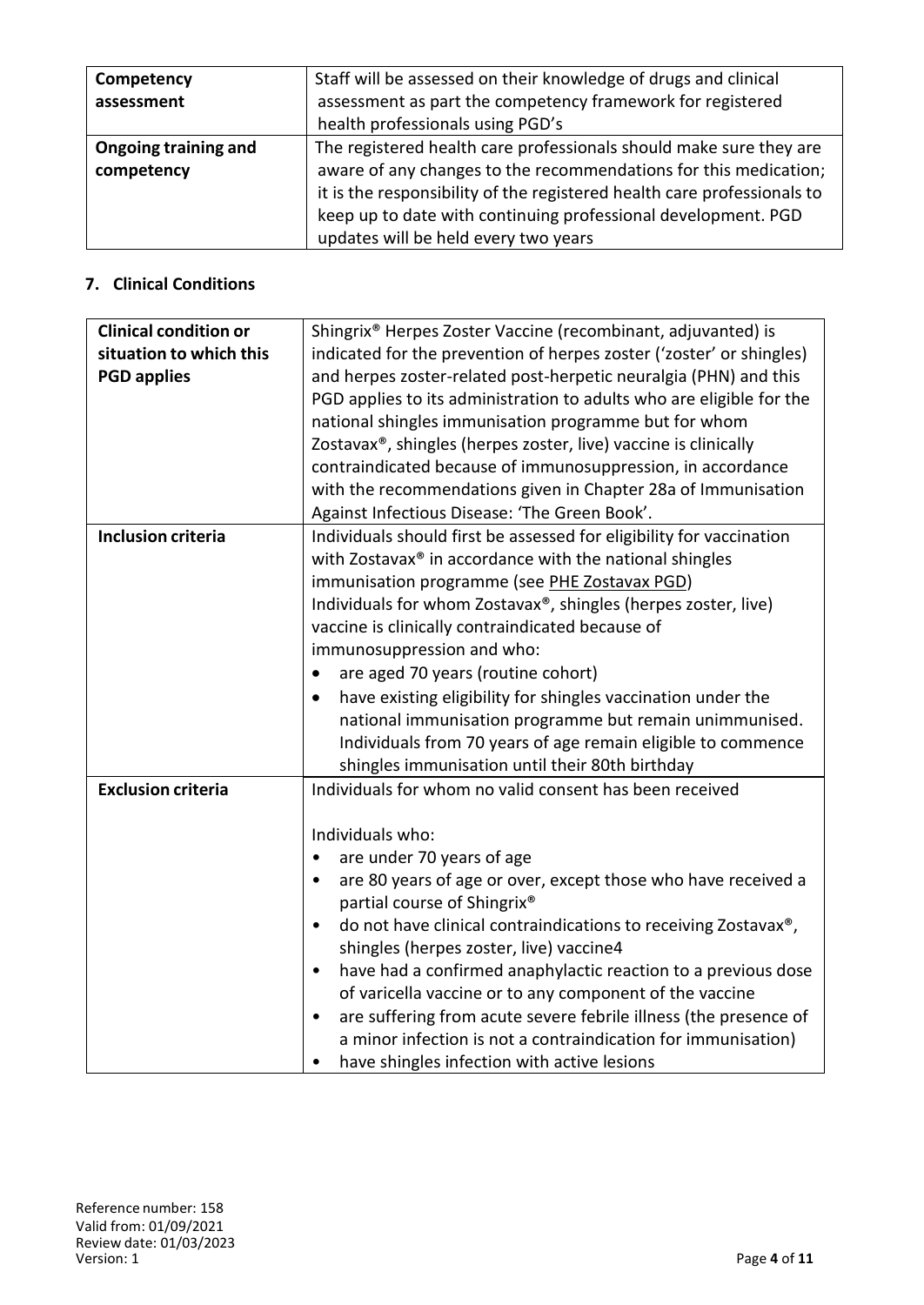| <b>Cautions (including any</b>   | The immunogenicity of the vaccine could be reduced in                          |
|----------------------------------|--------------------------------------------------------------------------------|
| relevant action to be            | immunosuppressed subjects. Vaccination should proceed in                       |
| taken)                           | accordance with the national recommendations.                                  |
|                                  |                                                                                |
|                                  | Shingrix <sup>®</sup> should be given with caution to individuals with         |
|                                  | thrombocytopenia or any coagulation disorder since bleeding may                |
|                                  | occur following intramuscular administration to these subjects                 |
|                                  | (see Route and method of administration).                                      |
| <b>Arrangements for referral</b> | Patient should be referred to a more experienced clinical                      |
| for medical advice               | practitioner for further assessment                                            |
| Action to be taken if            |                                                                                |
|                                  | Individuals who are not of eligible age for the national shingles<br>$\bullet$ |
| patient excluded                 | immunisation programme should be advised when they will                        |
|                                  | become eligible or why they are not eligible for immunisation                  |
|                                  | Individuals who are in an eligible age group but do not have a                 |
|                                  | clinical contraindication to receiving Zostavax®, shingles                     |
|                                  | (herpes zoster, live), vaccine should be assessed to receive                   |
|                                  | Zostavax <sup>®</sup> . This PGD does not cover the administration of          |
|                                  | Zostavax®                                                                      |
|                                  | Individuals who have had a confirmed anaphylactic reaction to<br>$\bullet$     |
|                                  | a previous dose of varicella vaccine or to any component of                    |
|                                  | the vaccine should not be vaccinated unless approved                           |
|                                  | following the specialist advice of an allergist. A Patient Specific            |
|                                  | Direction would be required                                                    |
|                                  | Individuals suffering acute severe febrile illness should<br>$\bullet$         |
|                                  | postpone immunisation until they have recovered                                |
|                                  | Individuals who present with a shingles infection with active<br>$\bullet$     |
|                                  | lesions should postpone immunisation. As individuals eligible                  |
|                                  | for Shingrix® are immunocompromised, and therefore at                          |
|                                  | increased risk of recurrent zoster, there is no need to defer                  |
|                                  | Shingrix® for a particular pre-determined time frame. Shingrix®                |
|                                  | can be give once any active shingles lesions have resolved                     |
|                                  |                                                                                |
|                                  | When administration is postponed arrange a future date for<br>$\bullet$        |
|                                  | vaccination as appropriate, with due consideration of the                      |
|                                  | individual's age to ensure they will meet the inclusion criteria               |
|                                  | for immunisation. If vaccination cannot be commenced before                    |
|                                  | the individual is 80 years old explain why vaccination will no                 |
|                                  | longer be indicated                                                            |
|                                  | The risk to the individual of not being vaccinated must be                     |
|                                  | taken into account                                                             |
|                                  | Document the reason for exclusion and any action taken in                      |
|                                  | individual's clinical records                                                  |
|                                  | Inform or refer to the GP or a prescriber as appropriate                       |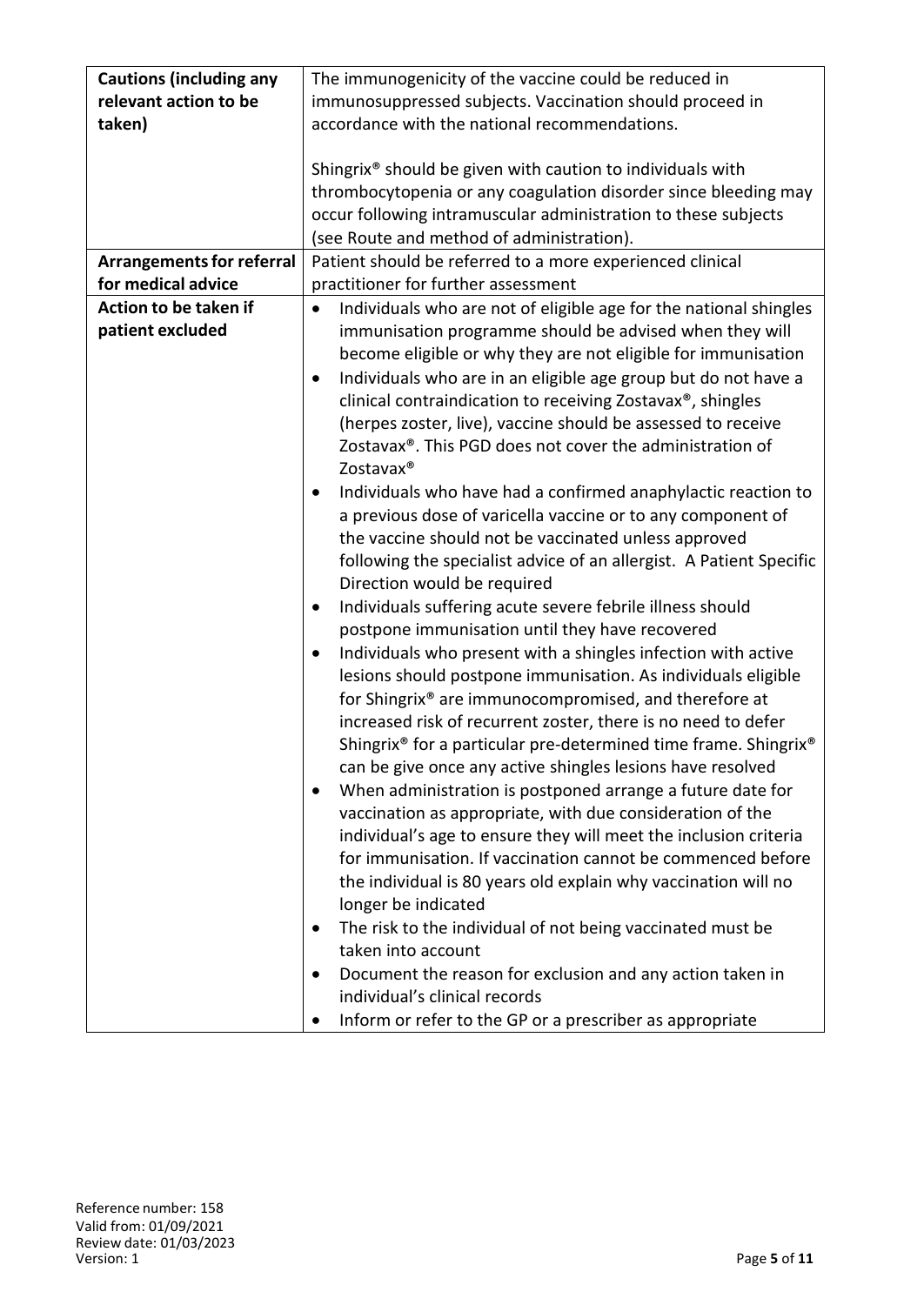| Action to be taken if<br>patient declines<br>treatment | A verbal explanation should be given to the patient on: the<br>$\bullet$<br>need for the medication and any possible effects or potential<br>risks which may occur as a result of refusing treatment<br>This information must be documented in the patients' health<br>$\bullet$<br>records<br>Any patient who declines care must have demonstrated<br>$\bullet$<br>capacity to do so<br>Where appropriate care should be escalated<br>$\bullet$<br>Informed consent, from the individual or a person legally able<br>to act on the person's behalf, must be obtained for each |
|--------------------------------------------------------|--------------------------------------------------------------------------------------------------------------------------------------------------------------------------------------------------------------------------------------------------------------------------------------------------------------------------------------------------------------------------------------------------------------------------------------------------------------------------------------------------------------------------------------------------------------------------------|
|                                                        | administration                                                                                                                                                                                                                                                                                                                                                                                                                                                                                                                                                                 |

### **8. Details of the medicine**

| Name, form and strength             | Herpes zoster vaccine (recombinant, adjuvanted):                              |
|-------------------------------------|-------------------------------------------------------------------------------|
| of medicine                         | Shingrix®, powder and suspension for suspension for injection.                |
|                                     |                                                                               |
|                                     | After reconstitution, one dose (0.5ml) of Shingrix® contains varicella        |
|                                     | zoster virus glycoprotein E antigen 50 micrograms, adjuvanted with            |
|                                     | AS01B                                                                         |
| Legal category                      | Prescription only medicine (POM)                                              |
| Black triangle $\blacktriangledown$ | Yes                                                                           |
| Indicate any off-label use          | Vaccine should be stored according to the conditions detailed in<br>$\bullet$ |
| (if relevant)                       | the Storage section below. However, in the event of an                        |
|                                     | inadvertent or unavoidable deviation of these conditions refer                |
|                                     | to PHE Vaccine Incident Guidance. Where vaccine is assessed in                |
|                                     | accordance with these guidelines as appropriate for continued                 |
|                                     | use this would constitute off-label administration under this PGD             |
|                                     | Where a vaccine is recommended off-label consider, as part of                 |
|                                     | the consent process, informing the individual/carer that the                  |
|                                     | vaccine is being offered in accordance with national guidance                 |
|                                     | but that this is outside the product license                                  |
| Route/method of                     | Shingrix® must be reconstituted in accordance with the<br>$\bullet$           |
| administration                      | manufacturer's instructions prior to administration.                          |
| (continued)                         | Following reconstitution, Shingrix® vaccine is given by<br>$\bullet$          |
|                                     | intramuscular injection, preferably in the deltoid region of the              |
|                                     | upper arm.                                                                    |
|                                     | Subcutaneous administration is not recommended.<br>$\bullet$                  |
|                                     | Maladministration via the subcutaneous route may lead to an                   |
|                                     | increase in transient local reactions.                                        |
|                                     | Individuals with bleeding disorders may be vaccinated                         |
|                                     | intramuscularly if, in the opinion of a doctor familiar with the              |
|                                     | individual's bleeding risk, vaccines or similar small volume                  |
|                                     | intramuscular injections can be administered with reasonable                  |
|                                     | safety by this route. If the individual receives                              |
|                                     | medication/treatment to reduce bleeding, for example                          |
|                                     | treatment for haemophilia, intramuscular vaccination can be                   |
|                                     | scheduled shortly after such medication/treatment is                          |
|                                     | administered. Individuals on stable anticoagulation therapy,                  |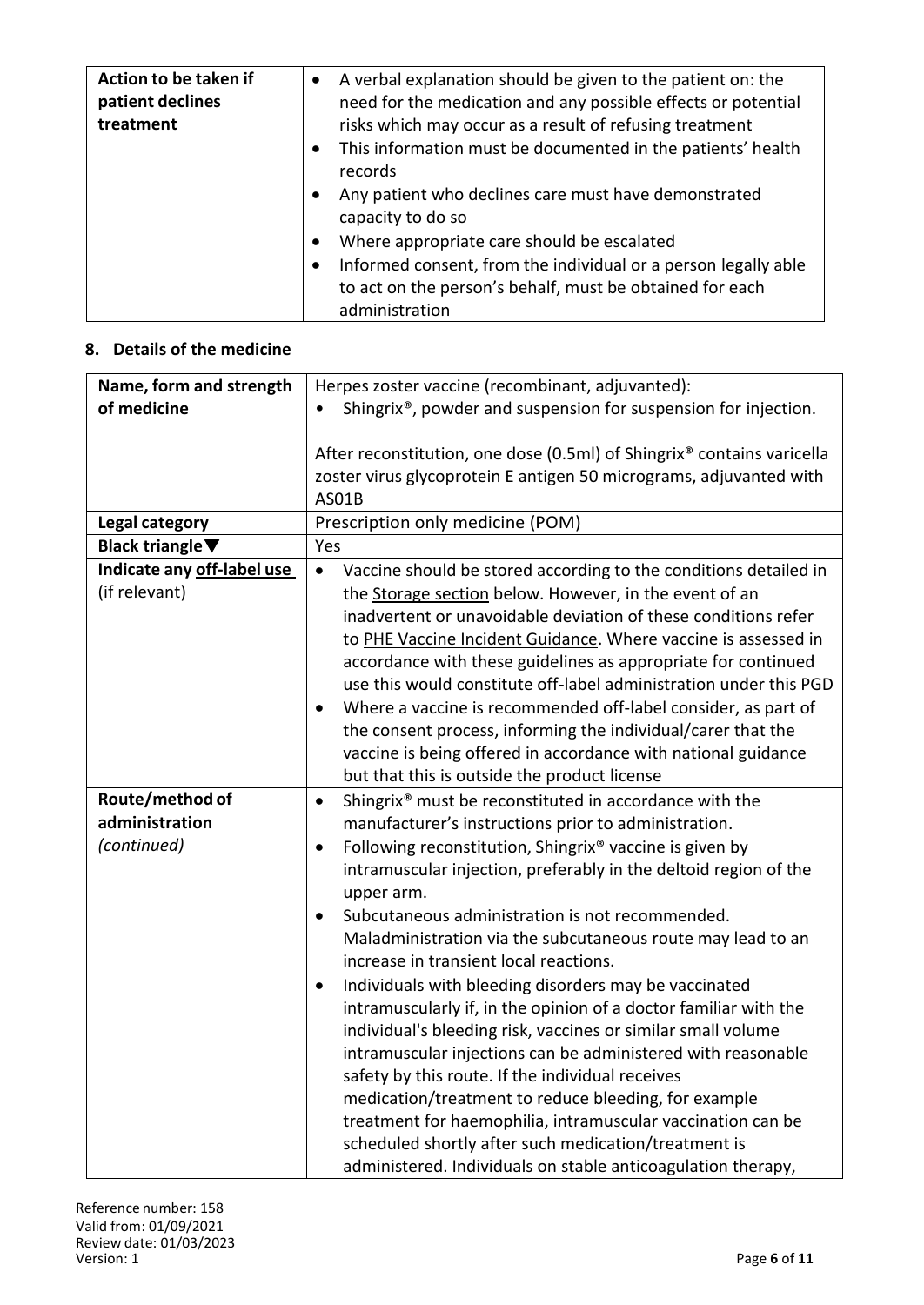| Route/method of           | including individuals on warfarin who are up to date with their       |
|---------------------------|-----------------------------------------------------------------------|
| administration            | scheduled INR testing and whose latest INR was below the upper        |
| (continued)               | threshold of their therapeutic range, can receive intramuscular       |
|                           | vaccination. A fine needle (equal to 23 gauge or finer calibre        |
|                           | such as 25 gauge) should be used for the vaccination, followed        |
|                           | by firm pressure applied to the site (without rubbing) for at least   |
|                           | 2 minutes. The individual/carer should be informed about the          |
|                           | risk of haematoma from the injection                                  |
|                           | When administering at the same time as other vaccines care            |
|                           | should be taken to ensure that the appropriate route of               |
|                           | injection is used for all the vaccinations                            |
|                           | The vaccines should be given at separate sites, preferably in         |
|                           | different limbs. If given in the same limb, they should be given at   |
|                           | least 2.5cm apart. The site at which each vaccine was given           |
|                           | should be noted in the individual's records                           |
|                           | The vaccine should be inspected visually for any foreign<br>٠         |
|                           | particulate matter or variation in appearance prior to                |
|                           | reconstitution. If either is observed, do not reconstitute the        |
|                           | vaccine                                                               |
|                           | The reconstituted vaccine is an opalescent, colourless to pale        |
|                           | brownish liquid. Discard the vaccine if there is any foreign          |
|                           | particulate matter and/or variation in appearance                     |
|                           | After reconstitution, the vaccine should be used promptly<br>٠        |
|                           | The SPC for the vaccine provides further guidance on                  |
|                           | reconstitution and administration                                     |
| Dose and frequency        | Single 0.5ml dose per administration.<br>$\bullet$                    |
|                           | Administer a course of two doses with an 8-week interval<br>$\bullet$ |
|                           | between doses                                                         |
|                           | If flexibility in the vaccination schedule is necessary, the second   |
|                           | dose can be administered between 2 and 6 months after the             |
|                           | first dose                                                            |
|                           | If the course is interrupted it should be resumed but not             |
|                           | repeated, even if more than 6 months have elapsed since the           |
|                           | first dose                                                            |
| <b>Quantity to be</b>     | two dose course (see Dose and frequency of administration)            |
| administered              |                                                                       |
| <b>Maximum or minimum</b> | Single 0.5ml dose per administration (two dose course)                |
| treatment period          |                                                                       |
| <b>Storage</b>            | Store between +2°C to +8°C<br>$\bullet$                               |
|                           | Store in original packaging in order to protect from light            |
|                           | Do not freeze<br>$\bullet$                                            |
|                           | In the event of an inadvertent or unavoidable deviation of these      |
|                           | conditions, vaccine that has been stored outside the conditions       |
|                           | stated above should be quarantined and risk assessed for              |
|                           | suitability of continued off-label use or appropriate disposal.       |
|                           | Refer to PHE Vaccine Incident Guidance                                |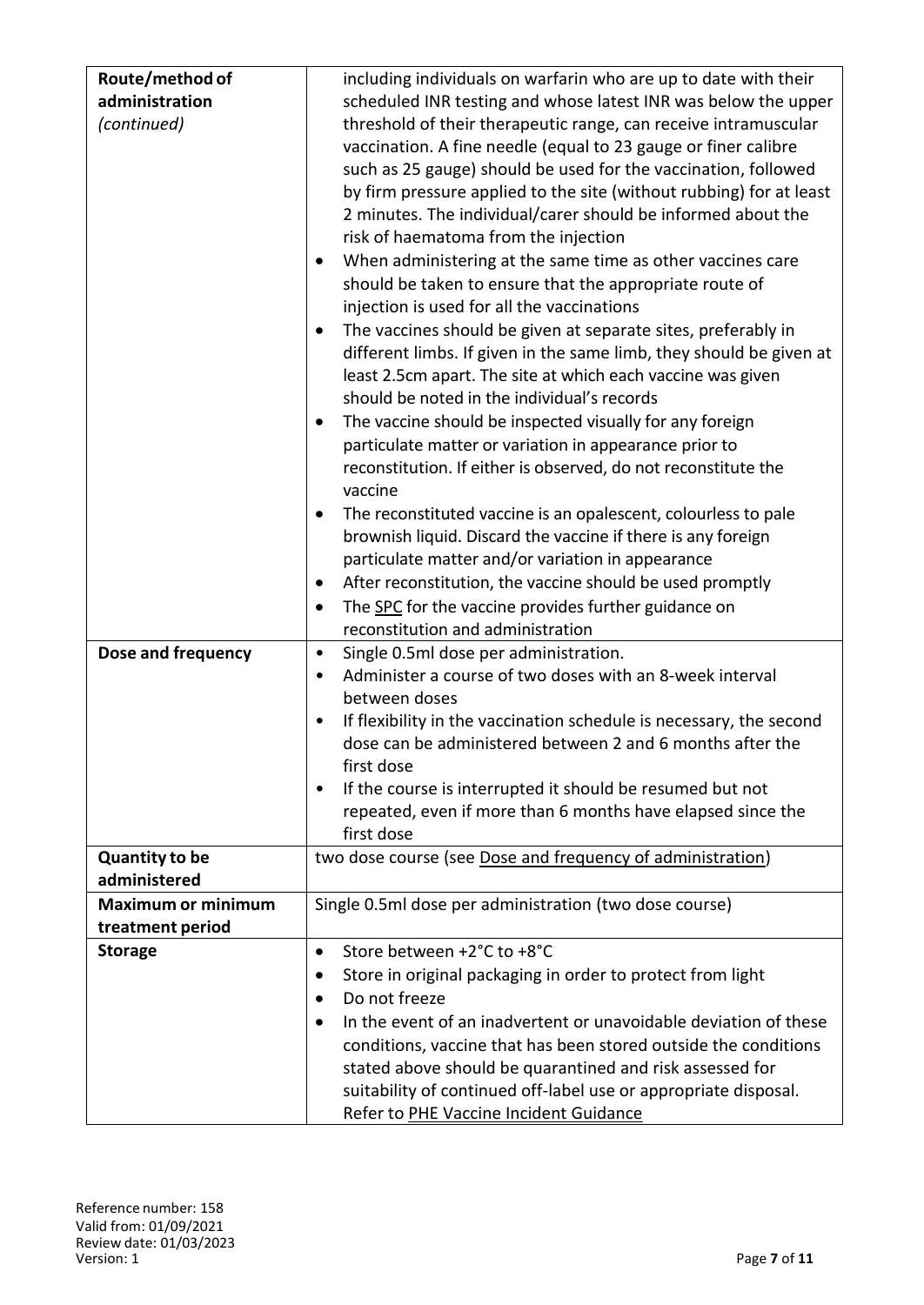| <b>Adverse effects</b> | The most common adverse reactions observed after administration          |
|------------------------|--------------------------------------------------------------------------|
|                        | of Shingrix <sup>®</sup> are:                                            |
|                        | pain at the injection site<br>٠                                          |
|                        | myalgia<br>$\bullet$                                                     |
|                        | fatigue and headache<br>$\bullet$                                        |
|                        | Most of these reactions were not long-lasting (median duration           |
|                        | of 2 to 3 days)                                                          |
|                        | Other relatively common reactions include injection site reactions,      |
|                        | including:                                                               |
|                        | Pain<br>$\bullet$                                                        |
|                        | Redness                                                                  |
|                        | swelling and/or pruritis                                                 |
|                        | gastrointestinal symptoms, including:                                    |
|                        | nausea<br>$\bullet$                                                      |
|                        | vomiting<br>$\bullet$                                                    |
|                        | diarrhoea<br>$\bullet$                                                   |
|                        | and/or abdominal pain), chills and fever                                 |
|                        | A detailed list of adverse reactions is available in the SPC             |
|                        | As with all vaccines, healthcare professionals and individuals/carers    |
|                        | are encouraged to report suspected adverse reactions to the              |
|                        | Medicines and Healthcare products Regulatory Agency (MHRA)               |
|                        | using the Yellow Card reporting scheme or search for MHRA Yellow         |
|                        | Card in the Google Play or Apple App Store.                              |
|                        | Any adverse reaction to the vaccine should be documented in the          |
|                        | individual's record and the individual's GP should be informed.          |
| Records to be kept     | The administration of any medication given under a PGD must<br>$\bullet$ |
|                        | be recorded within the patients' medical records                         |
|                        | Please see Appendix C for more details.<br>$\bullet$                     |

## **9. Patient information**

| Verbal/Written<br>information to be given to<br>patient or carer   | Verbal information must be given to patients and or carers for all<br>٠<br>medication being administered under a PGD<br>Where medication is being supplied under a PGD, written<br>$\bullet$<br>patient information leaflet must also be supplied                                                                                                                                                                                               |
|--------------------------------------------------------------------|-------------------------------------------------------------------------------------------------------------------------------------------------------------------------------------------------------------------------------------------------------------------------------------------------------------------------------------------------------------------------------------------------------------------------------------------------|
|                                                                    | A patient information leaflet is available on request<br>٠                                                                                                                                                                                                                                                                                                                                                                                      |
| Follow-up advice to be<br>given to patient or carer<br>(continued) | If symptoms do not improve or worsen or you become unwell,<br>٠<br>seek medical advice immediately<br>Inform the individual/carer of possible side effects and their<br>$\bullet$<br>management.<br>Give advice regarding normal reaction to the injection, for<br>$\bullet$<br>example pain at the injection site.<br>The individual/carer should be advised to seek medical advice<br>$\bullet$<br>in the event of a severe adverse reaction. |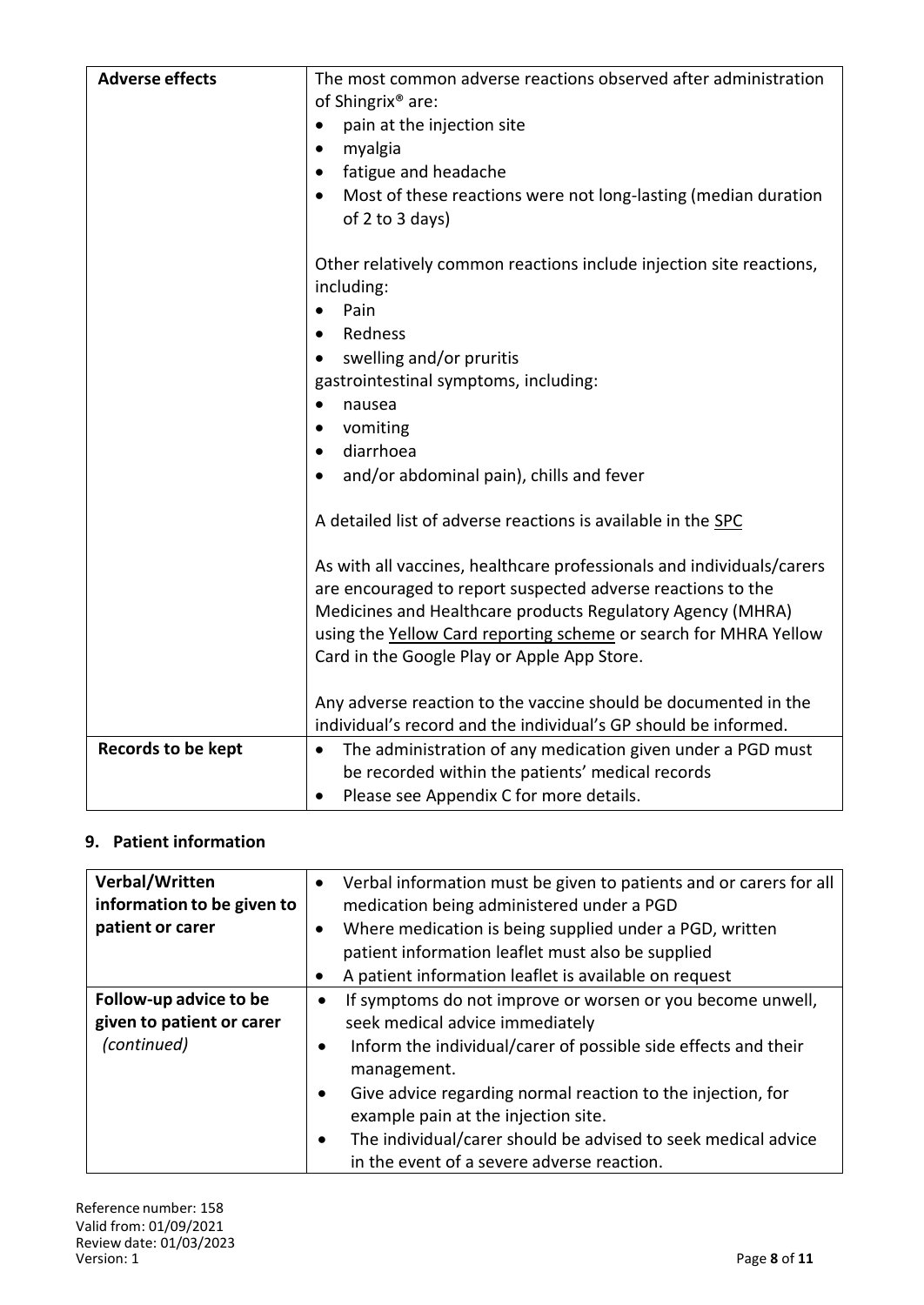| Follow-up advice to be<br>given to patient or carer<br>(continued) | When administration is postponed advise the individual when<br>to return for vaccination with due consideration of the<br>individual's age to ensure they will meet the inclusion criteria<br>for immunisation. If vaccination cannot be commenced before<br>the individual is 80 years old explain why vaccination will no<br>longer be indicated. |
|--------------------------------------------------------------------|-----------------------------------------------------------------------------------------------------------------------------------------------------------------------------------------------------------------------------------------------------------------------------------------------------------------------------------------------------|
|--------------------------------------------------------------------|-----------------------------------------------------------------------------------------------------------------------------------------------------------------------------------------------------------------------------------------------------------------------------------------------------------------------------------------------------|

## **10. Appendix A**

| <b>References</b> |                                                                                               |  |
|-------------------|-----------------------------------------------------------------------------------------------|--|
|                   | 1. British National Formulary (BNF) available online: https://bnf.nice.org.uk                 |  |
| 2.                | Nursing and Midwifery (2018) "The code" available online: https://www.nmc.org.uk              |  |
| 3.                | Current Health Care Professions Council standards of practice                                 |  |
| 4.                | <b>General Pharmaceutical Council standards</b>                                               |  |
| 5.                | The General Optical Council                                                                   |  |
|                   | 6. Electronic medicines compendium available online: https://www.medicines.org.uk             |  |
|                   | <b>Shingles</b>                                                                               |  |
|                   | Shingrix® Summary of Product Characteristics. GlaxoSmithKline UK. Updated 26 March 2021.      |  |
|                   | https://www.medicines.org.uk/emc/product/12054/smpc                                           |  |
| $\bullet$         | Immunisation Against Infectious Disease: The Green Book, Chapter 28a. Updated 23 August       |  |
|                   | 2021. https://www.gov.uk/government/collections/immunisation-against-infectious-disease-      |  |
|                   | the-green-book                                                                                |  |
| ٠                 | Shingles: Guidance and Vaccination Programme. Updated 18 August 2021.                         |  |
|                   | https://www.gov.uk/government/collections/shingles-vaccination-programme                      |  |
| $\bullet$         | Shingles vaccination: Guidance for healthcare professionals. Public Health England. Published |  |
|                   | 27 August 2021. https://www.gov.uk/government/publications/shingles-vaccination-              |  |
|                   | guidance-for-healthcare-professionals                                                         |  |
|                   |                                                                                               |  |
|                   | General                                                                                       |  |
|                   | Health Technical Memorandum 07-01: Safe Management of Healthcare Waste. Department            |  |
|                   | of Health. 20 March 2013. https://www.gov.uk/government/publications/guidance-on-the-         |  |
|                   | safe-management-of-healthcare-waste                                                           |  |
| $\bullet$         | National Minimum Standards and Core Curriculum for Immunisation Training. Published           |  |
|                   | February 2018. https://www.gov.uk/government/publications/national-minimum-standards-         |  |
|                   | and-core-curriculum-for-immunisation-training-for-registered-healthcare-practitioners         |  |
| $\bullet$         | NICE Medicines Practice Guideline 2 (MPG2): Patient Group Directions. Published March         |  |
|                   | 2017. https://www.nice.org.uk/guidance/mpg2                                                   |  |
| $\bullet$         | NICE MPG2 Patient group directions: competency framework for health professionals using       |  |
|                   | patient group directions. Updated March 2017.                                                 |  |
|                   | https://www.nice.org.uk/guidance/mpg2/resources                                               |  |
|                   | PHE Immunisation Collection. https://www.gov.uk/government/collections/immunisation           |  |
| $\bullet$         | PHE Vaccine Incident Guidance. https://www.gov.uk/government/publications/vaccine-            |  |
|                   | incident-guidance-responding-to-vaccine-errors                                                |  |
|                   |                                                                                               |  |
|                   |                                                                                               |  |
|                   |                                                                                               |  |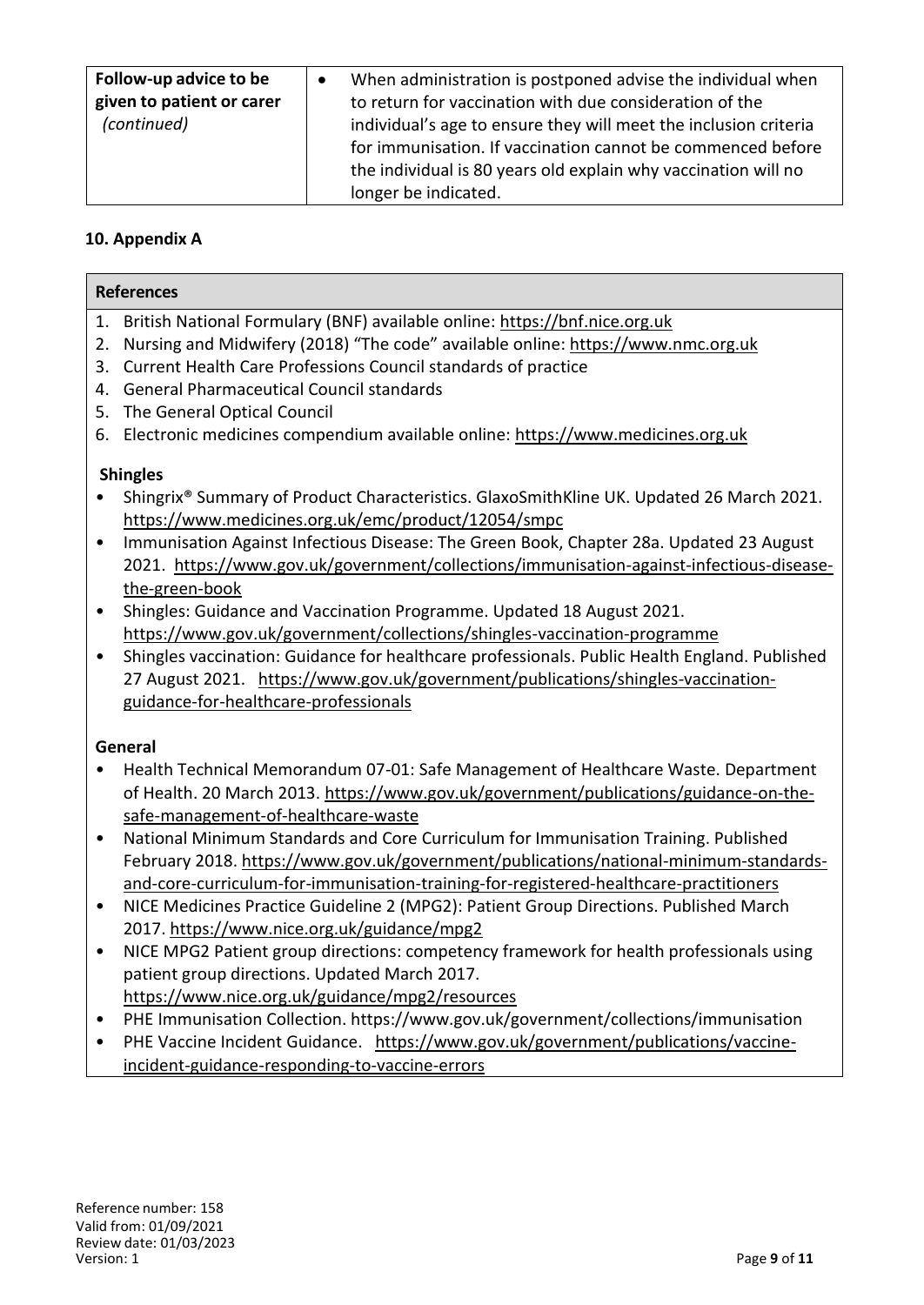#### **11. Appendix B**

#### **Health professionals agreed to practice**

- Each registered healthcare professional will hold their own Competency framework which will be signed and agreed by their mentor
- A mentor is defined within the Manx Care policy as any ward/area managers, sisters, senior nurses, GPs, pharmacists or senior paramedics who has completed the PGD training themselves

#### **12. Appendix C**

| <b>Special</b>  | Ensure there is immediate access to adrenaline (epinephrine) 1 in<br>$\bullet$                                                                                                                                                                                                                                                                                                                                                                                                                                                                                                                                                                                                                                                                                                                                                                                                                                                                                                                                                                                                                                                                                                                                                                                                                                                                                                                                                                                                                                                                                                                                                                                                                                                                                                                                                                  |
|-----------------|-------------------------------------------------------------------------------------------------------------------------------------------------------------------------------------------------------------------------------------------------------------------------------------------------------------------------------------------------------------------------------------------------------------------------------------------------------------------------------------------------------------------------------------------------------------------------------------------------------------------------------------------------------------------------------------------------------------------------------------------------------------------------------------------------------------------------------------------------------------------------------------------------------------------------------------------------------------------------------------------------------------------------------------------------------------------------------------------------------------------------------------------------------------------------------------------------------------------------------------------------------------------------------------------------------------------------------------------------------------------------------------------------------------------------------------------------------------------------------------------------------------------------------------------------------------------------------------------------------------------------------------------------------------------------------------------------------------------------------------------------------------------------------------------------------------------------------------------------|
| considerations/ | 1000 injection and easy access to a telephone at the time of                                                                                                                                                                                                                                                                                                                                                                                                                                                                                                                                                                                                                                                                                                                                                                                                                                                                                                                                                                                                                                                                                                                                                                                                                                                                                                                                                                                                                                                                                                                                                                                                                                                                                                                                                                                    |
| additional      | vaccination.                                                                                                                                                                                                                                                                                                                                                                                                                                                                                                                                                                                                                                                                                                                                                                                                                                                                                                                                                                                                                                                                                                                                                                                                                                                                                                                                                                                                                                                                                                                                                                                                                                                                                                                                                                                                                                    |
| information     | Shingrix® can be given at the same time as unadjuvanted<br>$\bullet$<br>inactivated influenza vaccine, 23-valent pneumococcal vaccine<br>(PPV23) or reduced antigen diphtheria-tetanus-acellular pertussis<br>(dTaP). The vaccines should be administered at different injection<br>sites. The adverse reactions of fever and shivering were more<br>frequent when PPV23 vaccine is co-administered with Shingrix®.<br>Because of the absence of data on co-administration of Shingrix®<br>vaccine with adjuvanted influenza vaccine, it should not be routine<br>to offer appointments to give this vaccine at the same time as the<br>adjuvanted influenza vaccine. Based on current information,<br>scheduling should ideally be separated by an interval of at least 7<br>days to avoid incorrect attribution of potential adverse events.<br>Where individuals attend requiring both vaccines, however, and<br>require rapid protection or are considered likely to be lost to follow<br>up, co-administration may still be considered.<br>Immunisation with Shingrix® should ideally be delayed for seven<br>٠<br>days after COVID-19 vaccination and vice versa. Neither vaccine has<br>been tested for routine co-administration; there is potential for the<br>side effects of Shingrix® to be confused with those of COVID-19<br>vaccines. Where individuals attend requiring both vaccines,<br>however, and require rapid protection or are considered likely to be<br>lost to follow up, co-administration may still be considered.<br>As Shingrix® is an inactivated vaccine, where individuals in an<br>$\bullet$<br>eligible cohort present having received another inactivated or live<br>vaccine, Shingrix® vaccination should still be considered. In most<br>cases, vaccination should proceed to avoid any further delay in |
|                 | protection and to avoid the risk of the patient not returning for a                                                                                                                                                                                                                                                                                                                                                                                                                                                                                                                                                                                                                                                                                                                                                                                                                                                                                                                                                                                                                                                                                                                                                                                                                                                                                                                                                                                                                                                                                                                                                                                                                                                                                                                                                                             |
|                 | later appointment. In such circumstances, patients should be<br>informed about the likely timing of potential adverse events relating                                                                                                                                                                                                                                                                                                                                                                                                                                                                                                                                                                                                                                                                                                                                                                                                                                                                                                                                                                                                                                                                                                                                                                                                                                                                                                                                                                                                                                                                                                                                                                                                                                                                                                           |
|                 | to each vaccine.                                                                                                                                                                                                                                                                                                                                                                                                                                                                                                                                                                                                                                                                                                                                                                                                                                                                                                                                                                                                                                                                                                                                                                                                                                                                                                                                                                                                                                                                                                                                                                                                                                                                                                                                                                                                                                |